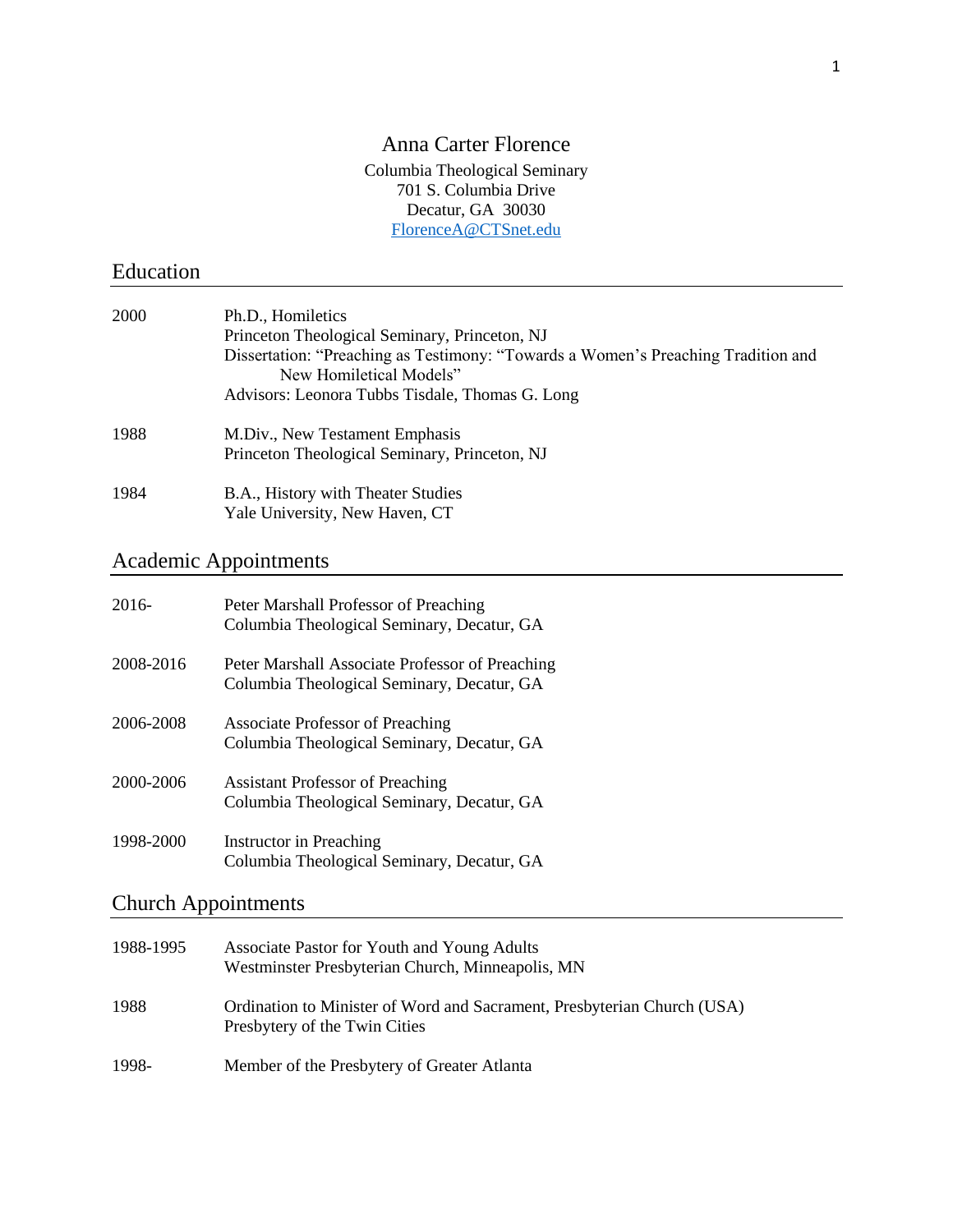#### Books

*Preaching as Testimony*. Westminster John Knox Press, Louisville, KY, 2007.

*Inscribing the Word: Sermons and Prayers of Walter Brueggemann*. Edited Volume. Fortress Press, Minneapolis, MN, 2004.

#### eBook

*Preaching Year A with Anna Carter Florence*, edited by Karoline M. Lewis, from 52 weekly "Preaching the Text" Commentaries for Year A, originally published in *Lectionary Homiletics* in 2006-7. Luther Seminary, St. Paul, MN.

### Works in Progress

- *Come Back When You've Found Something True: Reading Scripture Together in the Repertory Church.* Under contract with William B. Eerdmans Publishing Company, Grand Rapids, MI.
- *A is for Alabaster: A Preacher's Alphabet.* Under contract with Westminster John Knox Press, Louisville, KY.

#### Chapters

- "Mixing It Up in Athens: How to Proclaim Good News to Young Adults Who Are Waiting for the Next Thing," in *Questions Preachers Ask: A Festschrift in Honor of Thomas G. Long*, edited by Leonora Tubbs Tisdale, Scott Black Johnston, and Ted A. Smith. Westminster John Knox Press, Louisville, KY, 2016.
- "Ruth and Naomi in the House of Bread," in *What We Have Seen and Heard: Fostering Baptismal Witness in the World*, edited by Michael E. Connors, C.S.C. Pickwick Publications, Eugene, OR, 2016.
- "Preaching IS Personal," in *Preaching and the Personal*, edited by J. Dwayne Howell. Wipf and Stock Publishers, Eugene, OR, 2013.
- "Preacher as One 'Out of Your Mind,'" in *Slow of Speech and Unclean Lips*, edited by Robert Stephen Reid. Wipf and Stock Publishers, Eugene, OR, 2010.
- "Who do you say that I am? Luke 9:18-27," in *Preaching the Incarnation*, edited by Peter K. Stevenson. Westminster John Knox Press, Louisville, KY, 2010.
- "The Preaching Imagination," in *Teaching Preaching as a Christian Practice: A New Approach to Homiletical Pedagogy*, edited by Thomas G. Long and Leonora Tubbs Tisdale. Westminster John Knox Press, Louisville, KY, 2008.
- "Put Away Your Sword! Taking the Torture out of the Sermon," in *What's the Matter with Preaching Today?* edited by Mike Graves. Westminster John Knox Press, Louisville, KY, 2004.

"The Voice You Find May Be Your Own," in *Get Up O ff Your Knees! Preaching the U2 Catalogue*,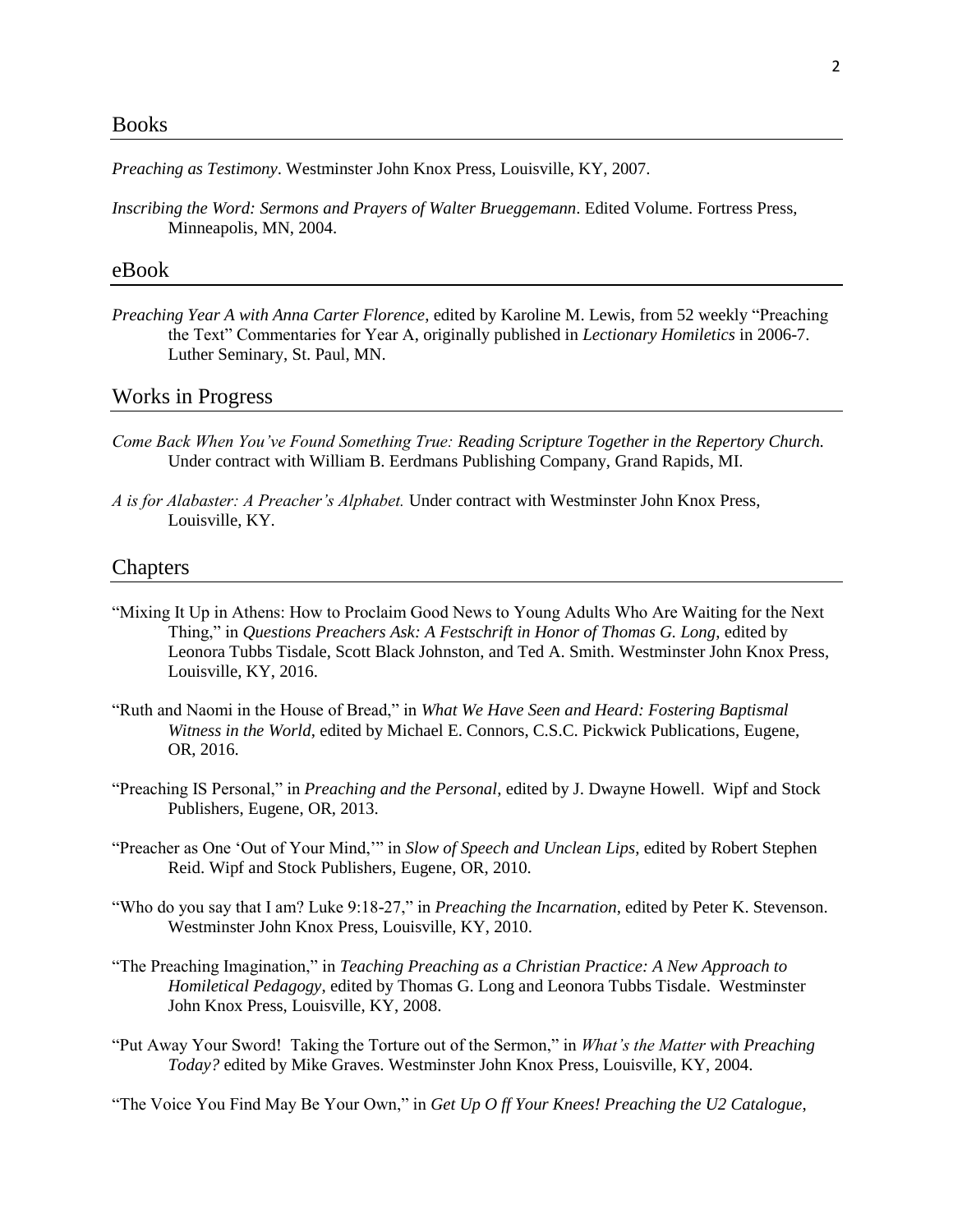edited by Raewynne J. Whitely. Cowley Publications, Cambridge, MA, 2003.

- "Mud and Meeting People," in *Renewing the Vision: Reformed Faith for the 21st Century*, edited by Cynthia M. Campbell. Geneva Press, Louisville, KY, 2000.
- "Fourth Sunday of Advent," in *The Abingdon Women's Preaching Annual , Series 2, Year B*, edited by Leonora Tubbs Tisdale. Abingdon Press, Nashville, TN, 1999.
- "Second Sunday of Easter," in *The Abingdon Women's Preaching Annual , Series 2, Year B*, edited by Leonora Tubbs Tisdale. Abingdon Press, Nashville, TN, 1999.
- "The River's Edge," in *A Chorus of Witnesses: Model Sermons for Today's Preacher*, edited by Thomas G. Long and Cornelius Plantinga. William B. Eerdmans Publishing Company, Grand Rapids, MI, 1994.

"The River's Edge," in *Sacred Strands*, edited by Barbara Mraz. Lone Oak Press, 1991.

#### Articles

- "A Parable Universe," in *Journal for Preachers* (Lent, 2015).
- "Homiletical Perspective: John 3:1-17," in Feasting on the Word: Preaching the Revised Common Lectionary, Year A, Vol. 2 (X), edited by David Bartlett and Barbara Brown Taylor. Westminster John Knox Press, Louisville, KY, 2011.
- "Homiletical Perspective: John 4:5-42," in *Feasting on the Word: Preaching the Revised Common Lectionary, Year A, Vol. 2 (X)*, edited by David Bartlett and Barbara Brown Taylor. Westminster John Knox Press, Louisville, KY, 2011.
- "Homiletical Perspective: John 9:1-41," in *Feasting on the Word: Preaching the Revised Common Lectionary, Year A, Vol. 2 (X)*, edited by David Bartlett and Barbara Brown Taylor. Westminster John Knox Press, Louisville, KY, 2011.
- "Seven Essential Books for Preaching," in *The Christian Century*, Oct. 20, 2009.
- "A Prodigal Preaching Story: Paul, Eutychus, and Bored-to-Death Youth," in *Theology Today*, 64.2, 2007.
- "You Are Out of Your Mind," in *Journal for Preachers* (Advent, 2004).
- "Smashing Beauty," in *Journal for Preachers* (Pentecost, 2004).
- "Blessing the Way: Birth, Infinity and Beyond," in *Journal for Preachers* (Advent, 2003).
- "The Liquid Church: Before the Flood," in *Journal for Preachers* (Advent, 2002).
- "The Liquid Church: After the Flood," in *Journal for Preachers* (Advent, 2002).
- "Bread on the Water," in *Cloud of Witnesses, Vol. I: An Audio Journal on Youth, Church and Culture*. The Institute for Youth Ministry, Princeton Theological Seminary, 2000.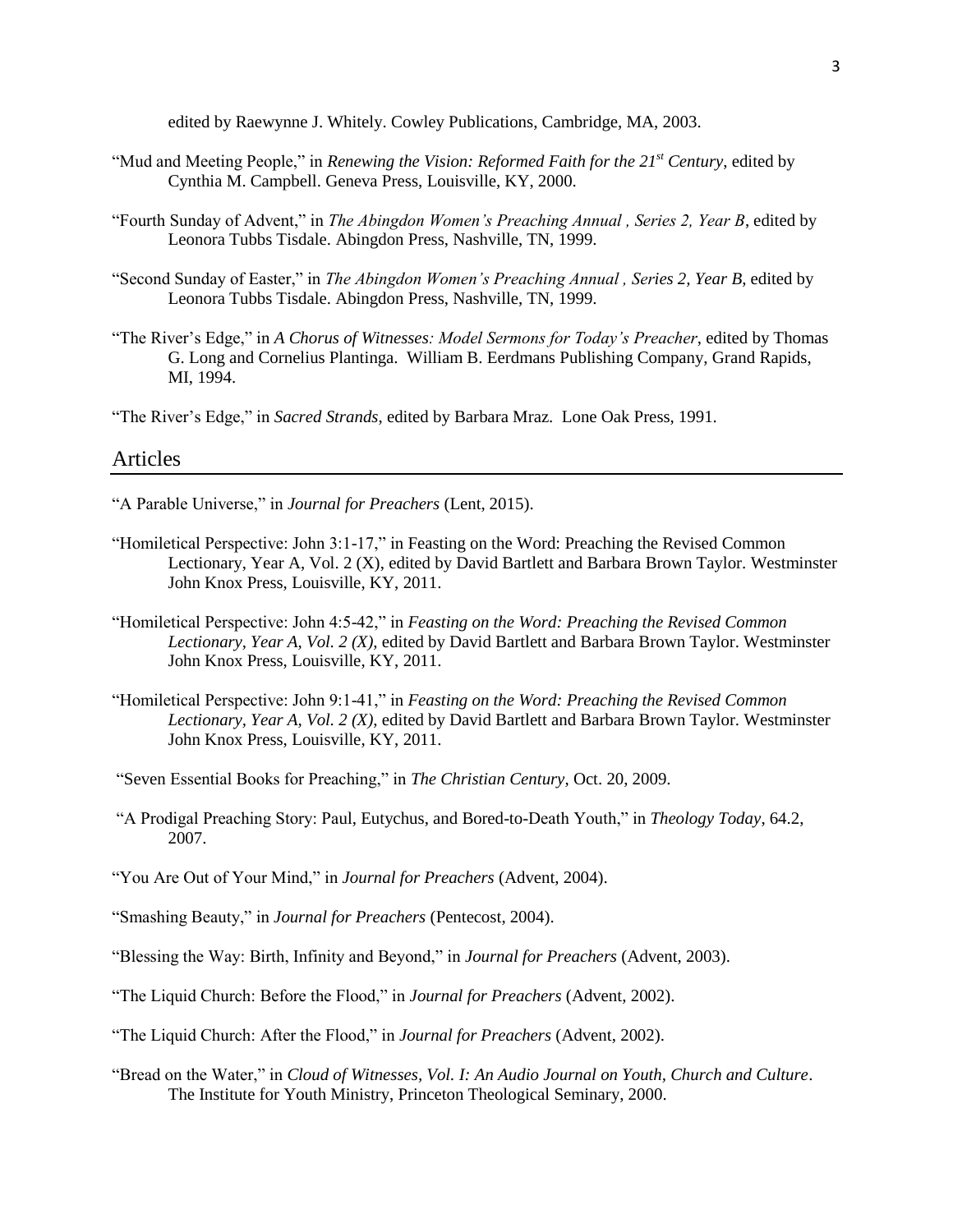"Preaching to the Exiles Who Live at Home: Youth, Testimony, and a Homiletic of 'True Speech'" in *Journal for Preachers* (Advent, 2000).

"The Woman Who Just Said No," in *Journal for Preachers* (Advent, 1999).

"The Voice You Find May Be Your Own," in *The Princeton Seminary Bulletin*, December 1996.

Academic Lectureships

The Schooler Institute Preaching Lectures, Methodist Theological School in Ohio, Delaware, OH, 2017.

The John S. Marten Lecture in Preaching, Notre Dame University, Notre Dame, OH, 2017.

The Staley Lecture, Davidson College, Davidson, NC, 2016.

The William L. Self Preaching Lectures, McAfee School of Theology, Atlanta, GA, 2015.

The Bast Preaching Lectures, Western Theological Seminary, Holland, MI, 2015.

Women's Ordination Anniversary Lecture, University of Iceland, Reykjavik, Iceland, 2014.

The Berger Lectures in Preaching, Dubuque University Theological Seminary, Dubuque, IA, 2013.

The Lyman Beecher Lectures in Preaching, Yale Divinity School, New Haven, CT, 2012.

The Don. M. Wardlaw Lectures in Preaching, Lutheran School of Theology, Chicago, IL, 2012.

The Mair Lectures in Preaching, University of Glasgow, Glasgow, Scotland, 2012.

#### Academic Teaching and Preaching (selected from the past 5 years)

Preaching Days, Lutheran Theological Seminary in Philadelphia, Philadelphia, PA, 2017. The Pastoral Institute, University of Uppsala, Uppsala, Sweden, 2016, 2013. Luther Seminary Craft of Preaching Conference, 2016. Duke University Chapel Preacher, Duke University, Durham, NC, 2015, 2012. The Marten Program in Homiletics and Liturgics, Notre Dame, IN, 2015. The Wake Forest Preaching Consultation, Wake Forest Divinity School, Winston-Salem, NC, 2013. The Lipscomb Preaching Conference, Lipscomb University, Nashville, TN, 2013. Colgate-Rochester Preaching Conference, Colgate Rochester Divinity School, Rochester, NY, 2013. Luther Seminary Biblical Preaching Conference, 2013. Convocation Preacher, Eden Seminary, St. Louis, MO, 2013.

## Church Events and Conferences (selected from the past 5 years)

ELCA Bishops Theology Conference, Fort Collins, CO Stetson University Florida Winter Pastor's School, Deland, FL Festival of Preaching Northwest, Seattle, WA Festival of Homiletics, Atlanta, GA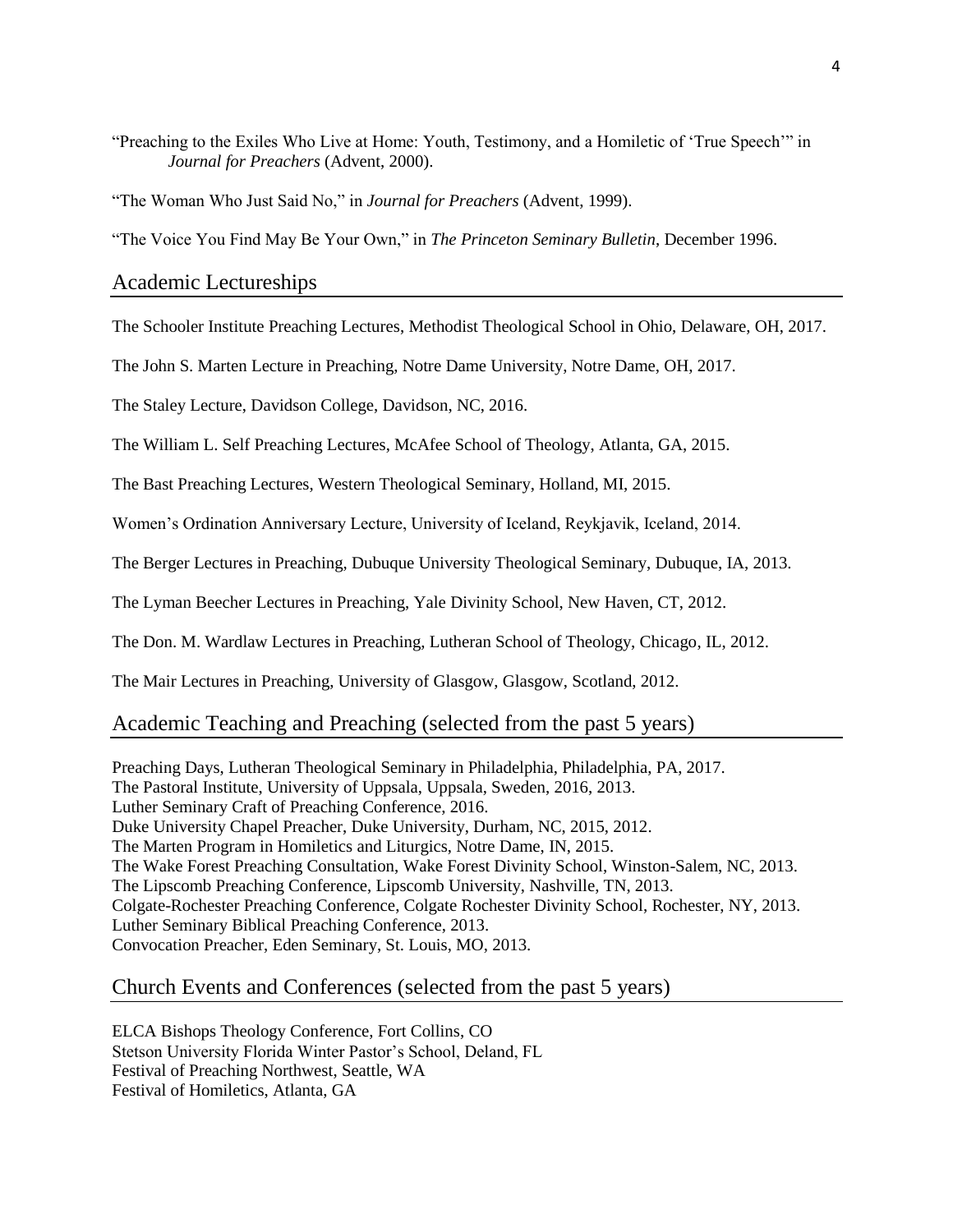Mo-Ranch Women's Conference, Mo-Ranch Retreat Center, Hunt, TX National Convention of American Guild of Organists, Nashville, TN U.S. Chaplains Preaching Conference, Heidelberg, Germany Britt Lectures, Hawaii UMC, Honolulu, HI Festival of Homiletics, Nashville, TN Berwick Camp Evangelist, Berwick, Nova Scotia Preaching Lectures, Synod of SW Ontario, Presbyterian Church of Canada Byberg Preaching Workshop, ELCA, Cannon Beach, OR Festival of Preaching NW, Seattle, WA Festival of Homiletics, Minneapolis, MN Church of the Resurrection UMC, Kansas City, KS Bishop's Conference, Anglican Diocese of Ottawa Church of Christ Preaching Event, Dallas, TX Parramore Series, First (Scots) Presbyterian Church, Charleston, SC Festival of Homiletics, Denver, CO Copenhagen Festival of Homiletics, Copenhagen, Denmark Samuel Proctor Institute, Haley Farm, Clinton, TN Chautauqua Institute, Chautauqua, NY Epiphany Explorations, Victoria, BC, Canada Festival of Homiletics, Atlanta, GA David R. Freeman Lecture Series, Oxford Presbyterian Church, Oxford, MS The Craft of Preaching, Luther Seminary, St. Paul, MN College of Preachers, Anglican Church of Canada, Toronto Maurice Boyd Preacher, Metropolitan United Church, London, Ontario Grace Presbyterian Church Preaching Event, Calgary, Alberta Festival of Homiletics, San Antonio, TX Bay View Association Preacher and Lecturer, Bay View, MI

### Courses Taught

Introduction to Preaching and Proclamation (M.Div., MAPT) Scripture Reading Practicum (M.Div., MAPT) The Preacher and the Poet (M.Div., D.Min.) Preaching and Worship through the Christian Year (M.Div.) Back to the Text: The Gospel of Mark (M.Div.) Back to the Text: The Book of Esther (M.Div.) Back to the Text: I Timothy (M.Div, MAPT) Back to the Text: The Book of Daniel (M.Div., MAPT) Back to the Text: Luke's Parables (M.Div., MAPT) Back to the Text: The Book of Exodus (M.Div., MAPT) Back to the Text: The Gospel of John (M.Div., MAPT) Back to the Text: The Book of Job Preaching into New Spaces: The Book of Acts (M.Div., D.Min.) The Theatre in the Text: The Book of Exodus (M.Div.) Preaching and Youth (M.Div.) Preaching Jesus, Being Feminist, Staying Reformed (M.Div.) The Testimony of Preaching Women in America (M.Div., D.Min.) Preaching and the Culture of Travail (D. Min.) The Artist's Hand, The Preacher's Way (M.Div.) Preaching as Lived Experience (D.Min.)